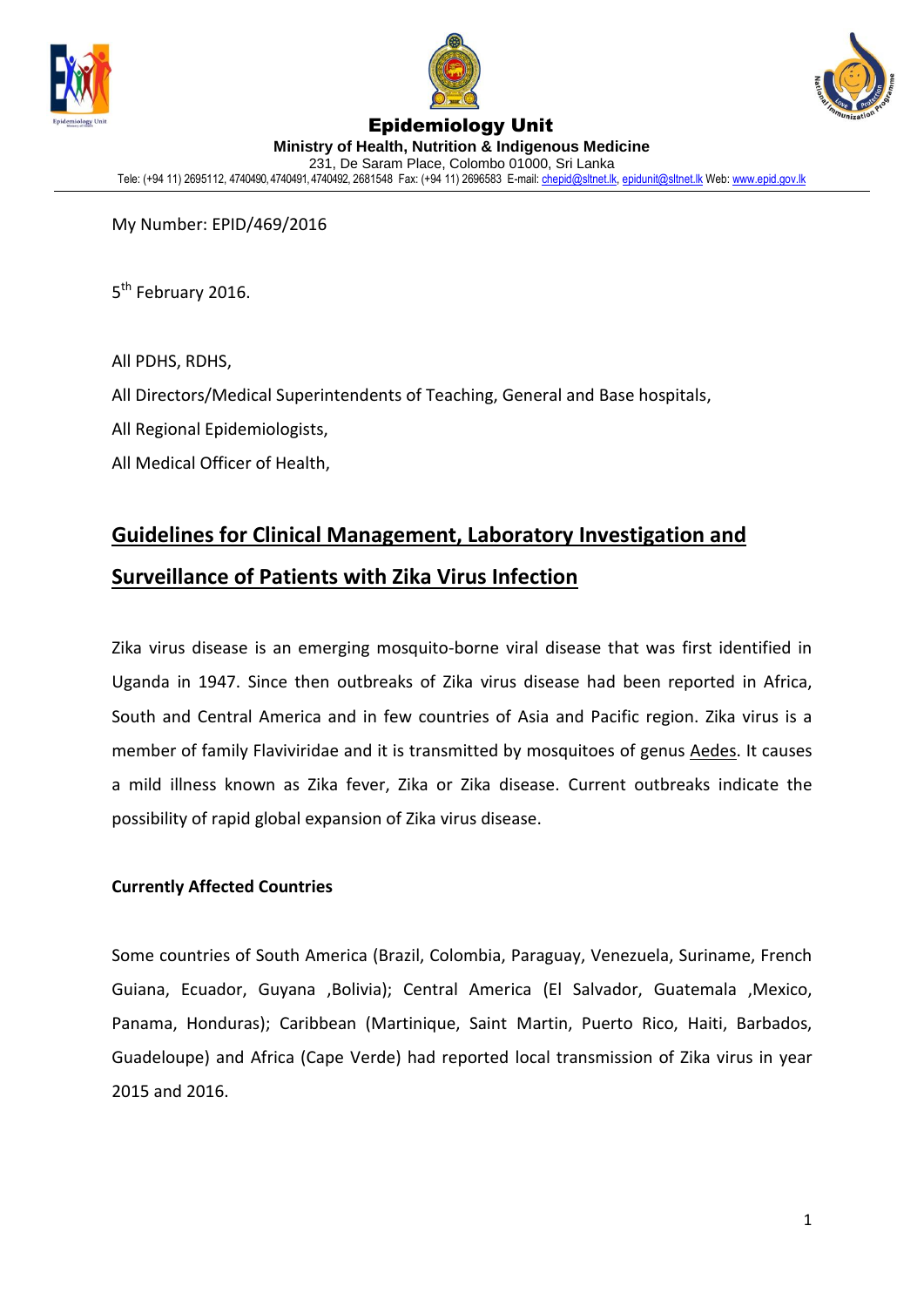## **Transmission**

Zika virus is transmitted to humans primarily by mosquitoes of Genus Aedes (*Aedes aegypti, Aedes albopictus* etc.). These are the same mosquitoes that spread dengue, chikungunya and yellow fever. Aedes mosquitoes are daytime biters who prefer to bite humans (Anthropophillic) and live both indoors and outdoors near people.

#### **Incubation Period**

Incubation period of Zika virus is not clear, but is likely to be few days to a week. Zika virus usually remains in blood of an infected person for few days but it can be found longer in some people.

#### **Symptoms**

Only about 20% of people infected with Zika virus will develop the clinical disease. The most common symptoms are acute onset of fever, maculo-papular rash, arthralgia and non purulent conjunctivitis. Other common symptoms include headache, myalgia and retroorbital pain. The symptomatic disease is generally mild and lasting for 2-7 days. Severe illness requiring hospitalization is uncommon and deaths are very rare.

### **Pregnancy**

Pregnant women can be infected with Zika virus in any trimester. There is no evidence exists to suggest that the pregnant women are more susceptible to Zika virus infection or experience more severe disease. Some countries have reported increase incidence of microcephally and Guillain-Barre Syndrome during outbreaks. Health authorities are currently investigating possible potential link between Zika virus in pregnant women and microcephaly in their babies. However more investigation and research is needed to confirm the possible association.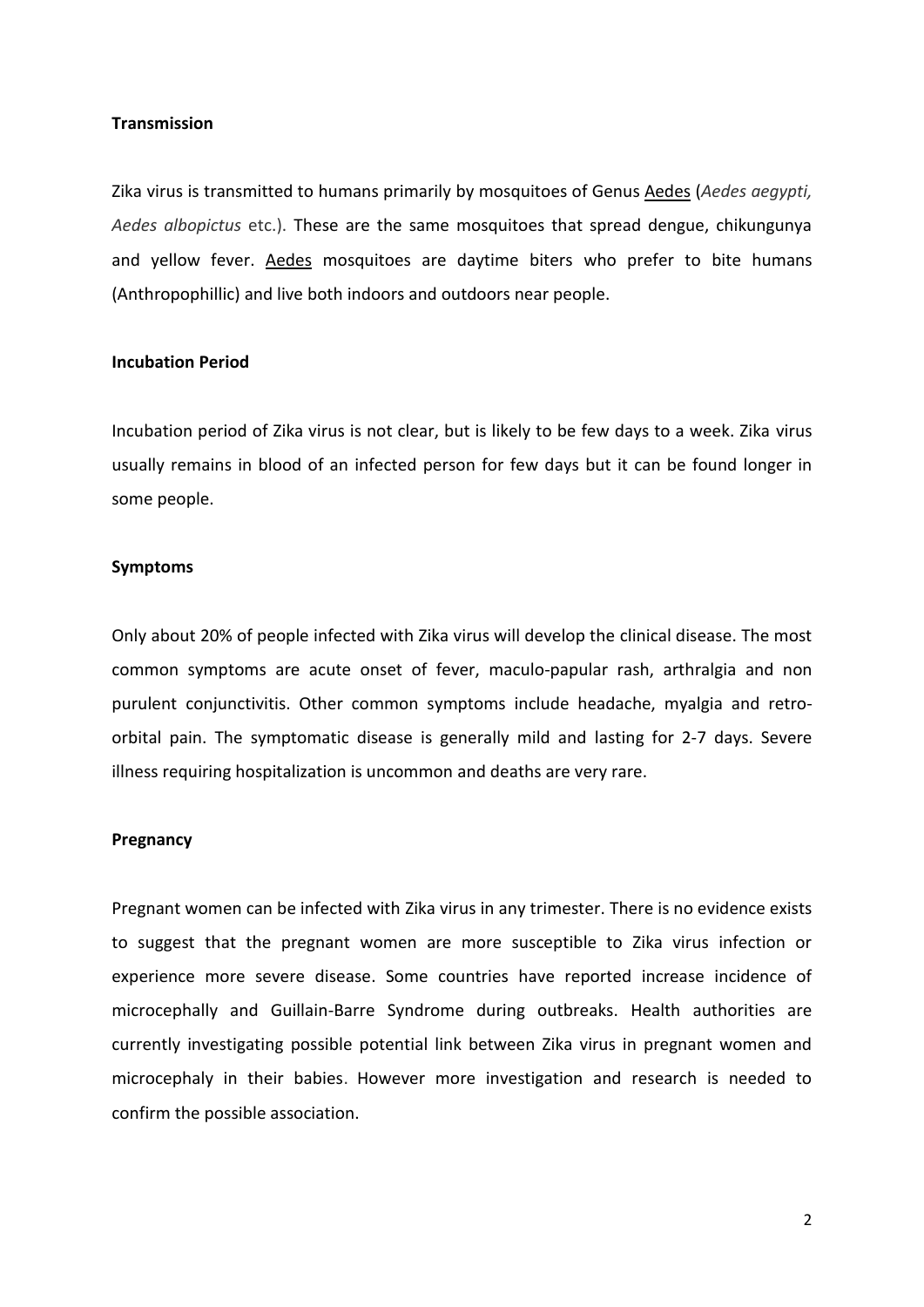# **Laboratory Diagnosis and Conformation**

Zika virus can be diagnosed by RT- PCR test (Real Time- Polymerase Chain Reaction) and virus isolation from blood samples. There is no widely available test to detect Zika infection. Because it is closely related to dengue and yellow fever, it may cross-react with antibody tests for those viruses. Ministry of Health has established diagnostic facilities (PCR test) for Zika virus at MRI.

Following should be considered when sending sample to MRI.

1. Request: Very brief history is mandatory highlighting followings;

- Clinical features of the patient.
- **Travel history within previous 2 weeks**
- **Date and the Day of the illness when blood was collected**
- Any other investigations done to detect other viral infections such as dengue or chickungunya

2. Sample collection, storage and transport,

- **Sample should be collected within the first five days of illness** (early sample).
- **Blood should be collected into EDTA tube or plain red top tube.**
- **Minimum blood volume is 2ml**.
- **Heparinized or very low volume samples (less than 2 ml) may not be accepted for testing.**
- Specimen should be transported to the laboratory **at 2 to 8°C as soon as possible.**
- **In a delay** may be **stored in the refrigerator at 2 to 8°C up to 2 days.**
- **Late samples** (after day 7 of illness) may **not be accepted** for the zika virus PCR test.
- Fill all the other fields in the request form very clearly and container should be properly labeled.
- Please contact **Virology department of MRI to clarify** any matter in sample collection, storage and transportation.

[Source: Zika virus Real Time PCR Test (qualitative assay); Brief guideline for sent out samples; MRI]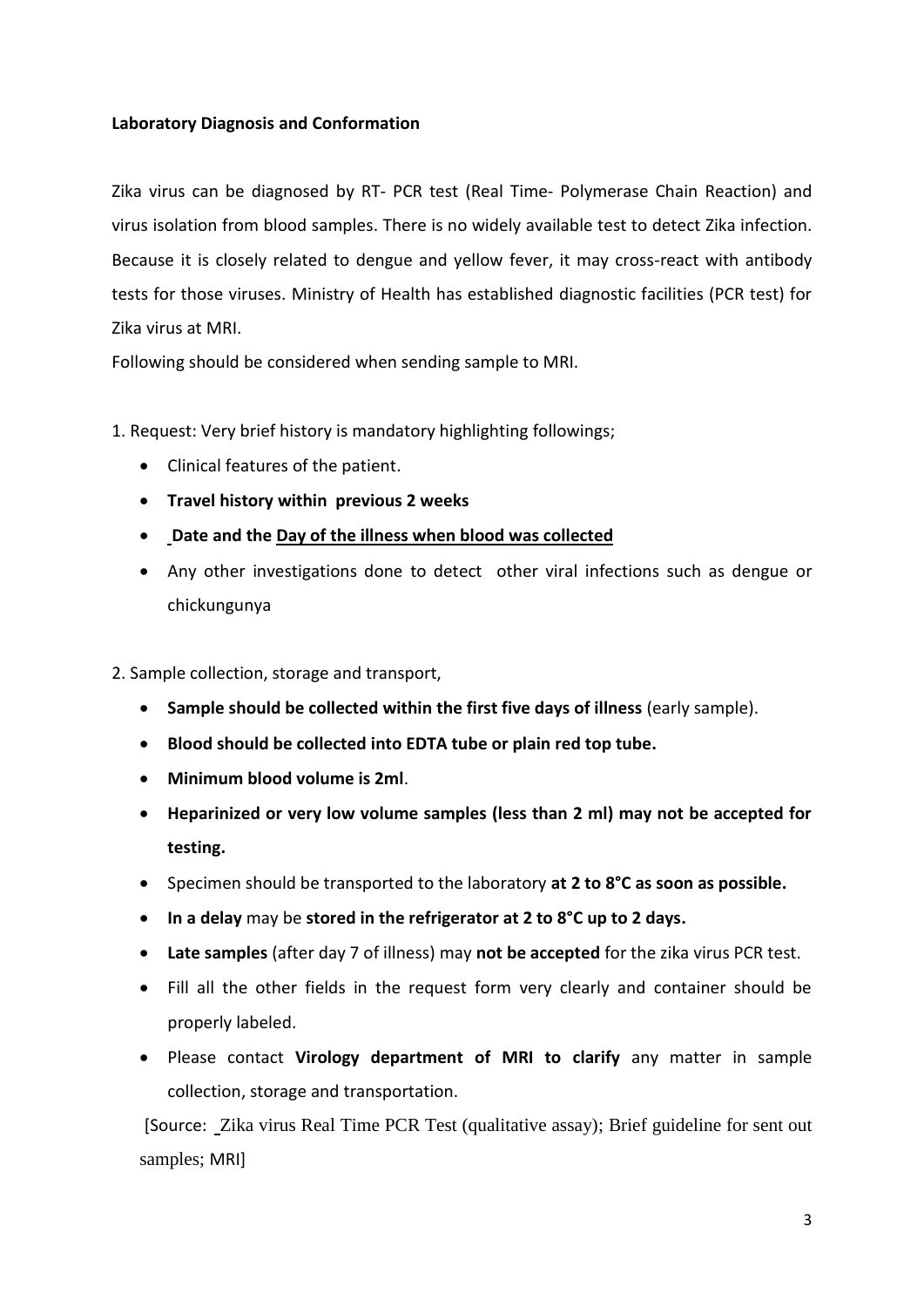## **Treatment**

Zika virus disease is usually mild and does not require any specific treatment. There is no vaccine or anti viral medication currently available to treat the Zika virus disease. Treatment is generally supportive and based on symptomatic management;

- Get adequate rest
- Drink adequate fluid to prevent dehydration
- Take Paracetamol to relive fever and pain
- Taking aspirin and other non-steroidal anti-inflammatory drugs (NSAIDs) is not recommended.

Patients with mild illness can be managed at OPD or at home according to the decision of the physician who is attending for care of the patient and should be provide supportive symptomatic treatment and advice. Patients with severe illness should be admitted for inward care only after considering the severity of the clinical situation of individual patient.

**Necessary investigations should be done to rule out the possibility of Dengue** because of both conditions shares some similar clinical manifestations.

## **Prevention**

Zika virus can be found in blood during the first week of infection. Prevention and control of disease relies on reducing mosquitoes through source reduction and avoiding contact between mosquitoes and people. All measures should be taken to keep environment clean to avoid breeding of Aedes mosquitoes.

All travellers to affected areas, showing symptoms compatible with Zika virus disease within 2 weeks of returning from an affected area should consult their medical practitioner for evaluation of the condition. Medical practitioners should inquire the travel history of the suspected cases of Zika viral disease.